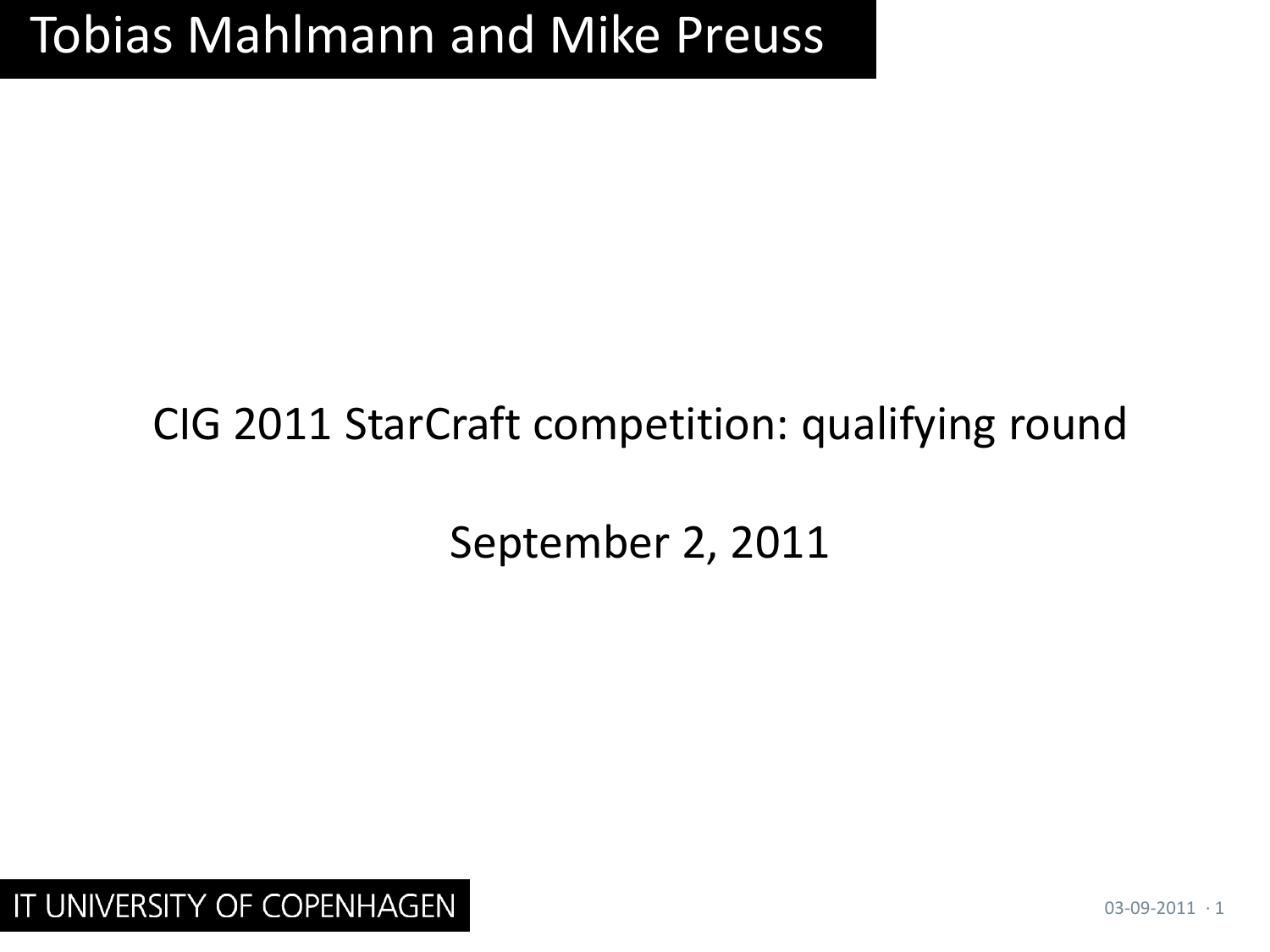# Submissions

### Track A:

| <b>Botname</b>             | <b>Race</b>    | <b>Contributor</b>      |                                         |
|----------------------------|----------------|-------------------------|-----------------------------------------|
| <b>Nova</b>                | <b>Terran</b>  | <b>Alberto Uriarte</b>  | <b>IIIA-Spanish Nat. Res. Council</b>   |
| <b>Skynet</b>              | <b>Protoss</b> | <b>Andrew Smith</b>     | none                                    |
| <b>LSAI</b>                | <b>Zerg</b>    | Douglas Patti           | Lafayette College                       |
| <b>AIUR</b>                | <b>Protoss</b> | <b>Florian Richoux</b>  | University of Tokyo                     |
| <b>BroodwarBotQ</b>        | <b>Protoss</b> | <b>Gabriel Synnaeve</b> | <b>University of Grenoble</b>           |
| Xelnaga                    | <b>Protoss</b> | Ho-Chul Cho             | <b>Sejong University</b>                |
| <b>BTHAI</b>               | <b>Zerg</b>    | Johan Hagelbäck         | <b>Blekinge Institute of Technology</b> |
| EvoBot                     | <b>Terran</b>  | <b>Yujing Hu</b>        | <b>University of Nanjing</b>            |
| <b>Protoss Beast Jelly</b> | <b>Protoss</b> | <b>Joshua Dong</b>      | <b>Westwood High School</b>             |
| <b>UalbertaBot</b>         | <b>Protoss</b> | David Churchill         | University of Alberta                   |

Track B cancelled, only one submission (Johan Hagelbäck)

#### $\left( \left\| \cdot \right\| \right)$

#### IT UNIVERSITY OF COPENHAGEN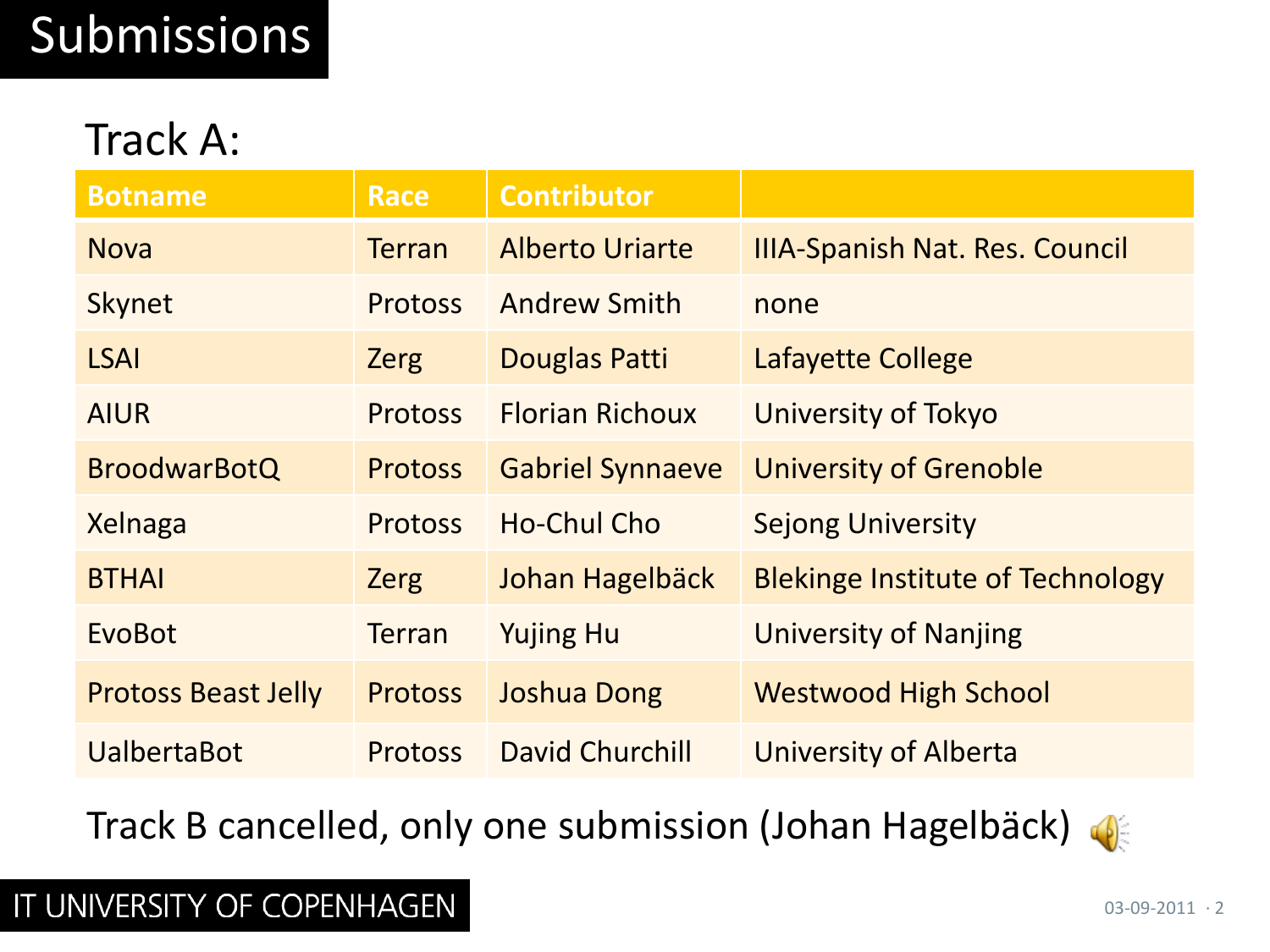### Basic rules

o 2 brackets of 5 bots each do 5x round robin o 5 different maps for this round:

> (2)MatchPoint1.3, (4)Fighting Spirit1.3, iCCup destination 1.1, iCCup gaia, iCCup great barrier reef

- $\circ$  crashing results in an instant win for the opponent
- $\circ$  the two bots with most wins (in each bracket) qualify for the final
- o if we have equal numbers, direct encounters count o manual game stop if deadlocked, StarCraft point system determines winner

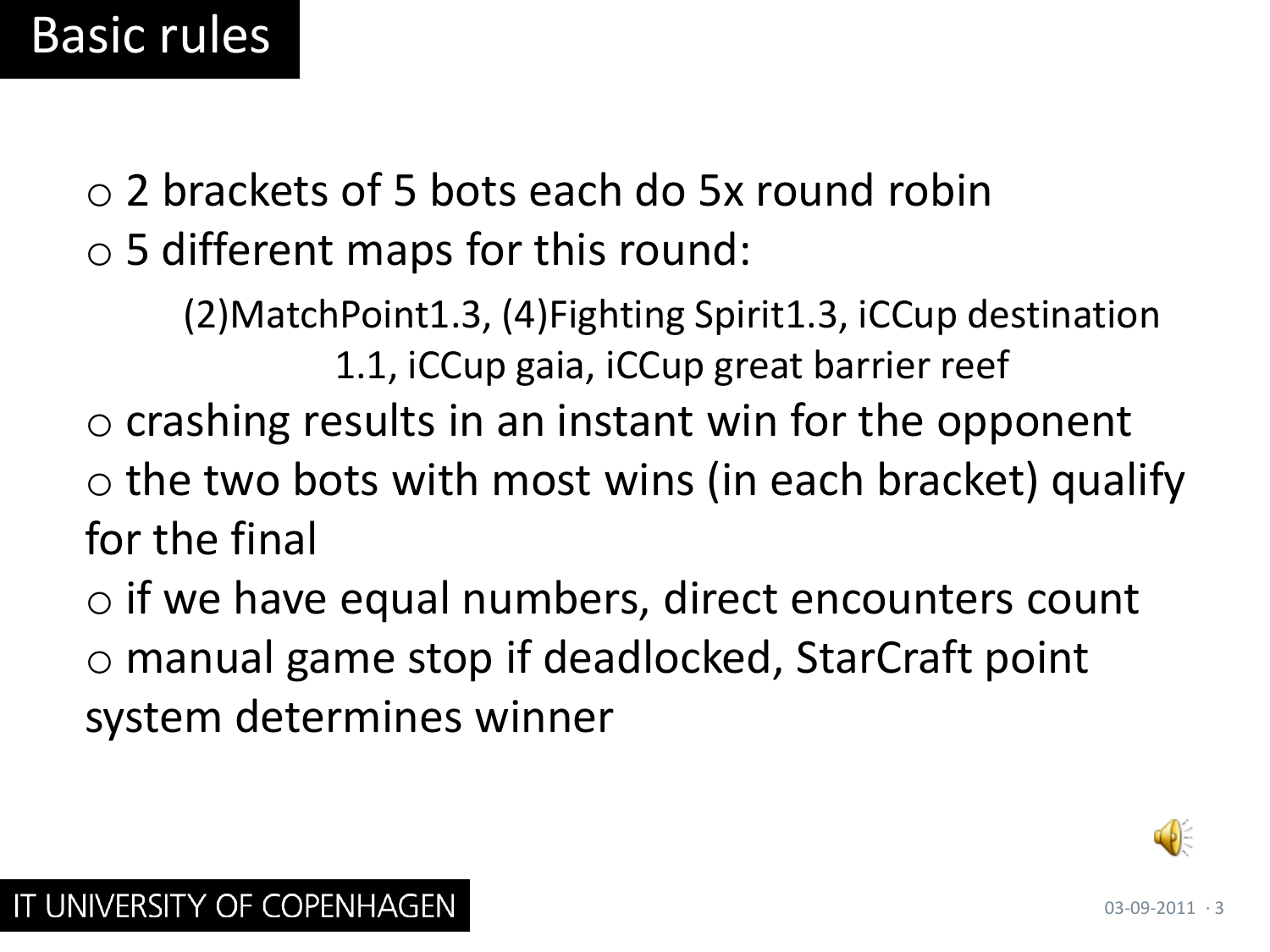| crashes        | games | bot           | wins |  |
|----------------|-------|---------------|------|--|
|                | 40    | <b>UAB</b>    | 33   |  |
|                | 40    | <b>Skynet</b> | 31   |  |
| $\overline{2}$ | 40    | <b>AIUR</b>   | 24   |  |
|                | 40    | <b>Nova</b>   | 8    |  |
|                | 40    | <b>LSAI</b>   |      |  |

o qualified: UAB and Skynet o AIUR quite good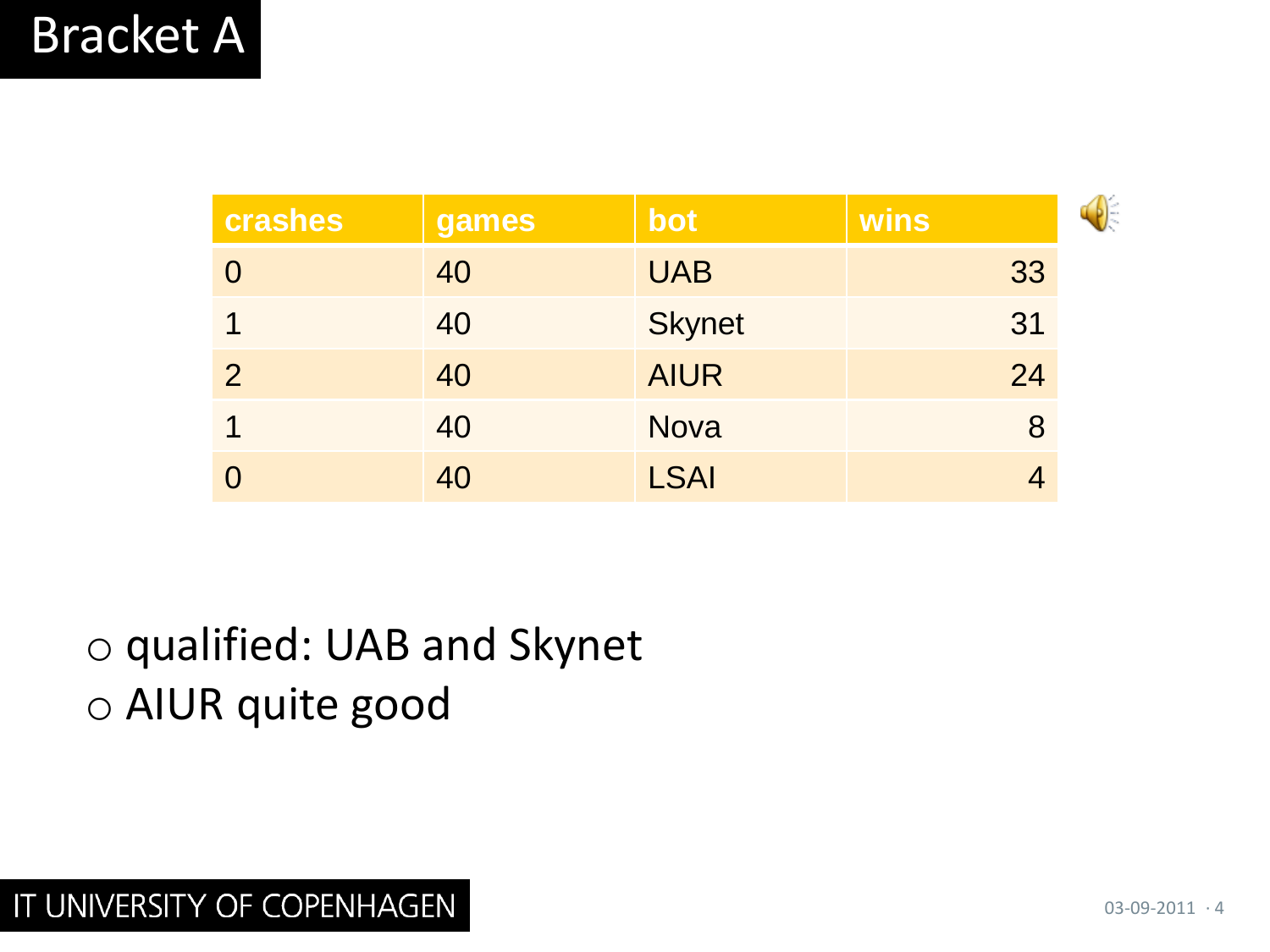| <b>Crashes</b> | <b>Games</b> | <b>Bot</b>    | <b>Wins</b> |  |
|----------------|--------------|---------------|-------------|--|
| 12             | 40           | Xelnaga       | 25          |  |
| 3              | 40           | <b>BotQ</b>   | 23          |  |
|                | 40           | <b>BTHAI</b>  | 23          |  |
| 17             | 40           | <b>PBJ</b>    | 17          |  |
|                | 40           | <b>EvoBot</b> | 12          |  |

o Xelnaga qualified, draw between BotQ and BTHAI o direct encounters: BotQ vs BTHAI 6 : 4 (10 games) o BotQ qualified (this is for Johan)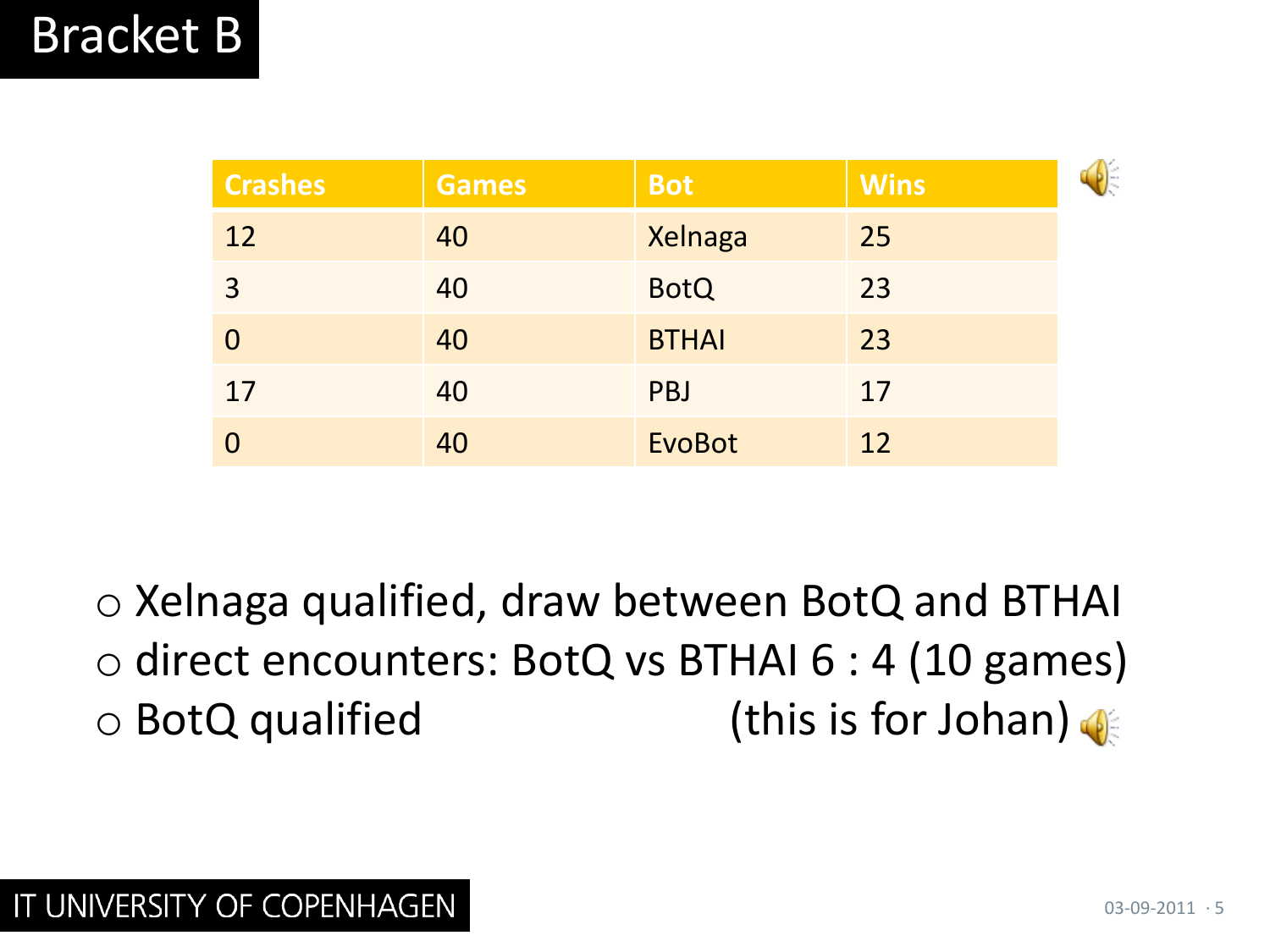- o many crashes
- o zealot rush often played
- o most bots specialized
- o BTHAI generalist: played other race without changing code
- $\circ$  BTHAI: "let me lurk you"
- o intestesting tactics played with workers (e.g. BotQ opponent mining)
- o some bots have problems finishing an opponent off